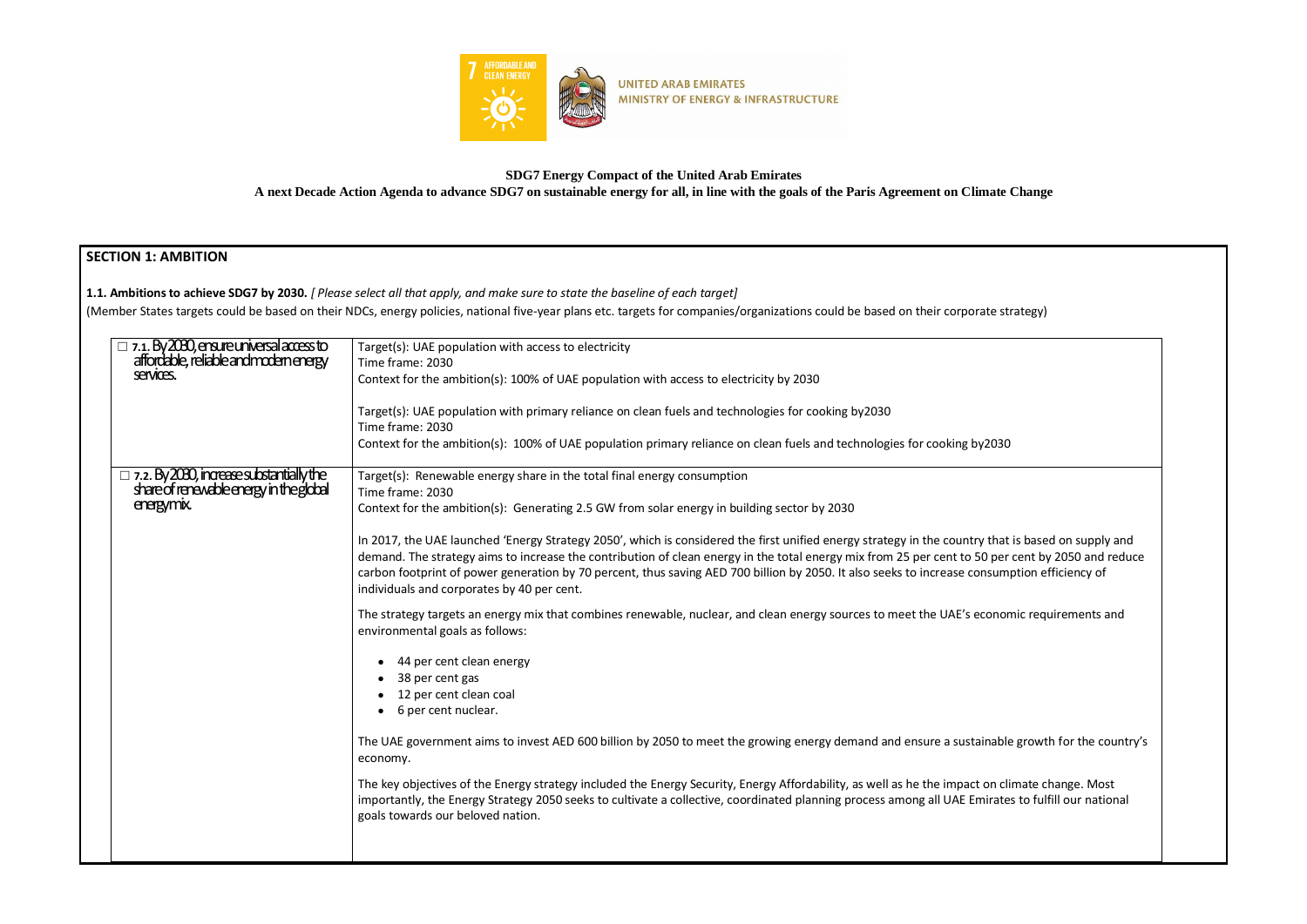| improvement in energy efficiency.                                                                                                                                                                                                                                                                                   | Target(s): Energy efficiency in 3 main sectors                                                                                                                                                                                                                                                                              |
|---------------------------------------------------------------------------------------------------------------------------------------------------------------------------------------------------------------------------------------------------------------------------------------------------------------------|-----------------------------------------------------------------------------------------------------------------------------------------------------------------------------------------------------------------------------------------------------------------------------------------------------------------------------|
|                                                                                                                                                                                                                                                                                                                     | Time frame: 2030<br>Context for the ambition(s): Energy efficiency in (building, manufacturing, transportation) sectors will be 24% by 2030                                                                                                                                                                                 |
|                                                                                                                                                                                                                                                                                                                     | The indicator measures the intensity of primary energy consumption and is calculated on the basis of (domestic production of primary energy +<br>imports + changes in stocks - exports - fuel supplied to ships and aircraft participating in international transport) relative to the population (kg of oil<br>equivalent) |
|                                                                                                                                                                                                                                                                                                                     | The National Water and Energy Demand Management Programme targets 40 per cent efficiency of the three most energy-consuming sectors in the<br>UAE: transport, industry and construction.                                                                                                                                    |
|                                                                                                                                                                                                                                                                                                                     | The programme includes three main pillars: Energy, water and consumption rationalization.                                                                                                                                                                                                                                   |
|                                                                                                                                                                                                                                                                                                                     | Several initiatives will be launched to reduce energy consumption and realize the following targets by 2050:                                                                                                                                                                                                                |
|                                                                                                                                                                                                                                                                                                                     | • reduce energy demand by 40 per cent<br>increase the renewable energy's contribution to the energy mix to 50 per cent<br>expand water re-use by 95 per cent.                                                                                                                                                               |
|                                                                                                                                                                                                                                                                                                                     | The programme combines all stakeholders in the UAE to realize the objectives of the UAE Energy Strategy 2050 and UAE Water Security Strategy<br>2036.                                                                                                                                                                       |
| $\Box$ 7.a. By 2030, enhance international cooperation to facilitate access to clean<br>experience including to continuously including<br>renewable energy, energy efficiency and<br>advanced and deaner fossil-fuel<br>tednology, and promote investment in<br>energy infrastructure and dean energy<br>tednology. | Target(s):<br>Time frame:<br>Context for the ambition(s): Not Applicable                                                                                                                                                                                                                                                    |
| □ 7.b. By 2030, expandinfrastructure and<br>upgradetednology for supplying modern<br>and sustainable energy services for all in<br>developing countries, in particular least<br>developing States, and land-locked<br>developing countries,                                                                         | Target(s):<br>Time frame:<br>Context for the ambition(s):                                                                                                                                                                                                                                                                   |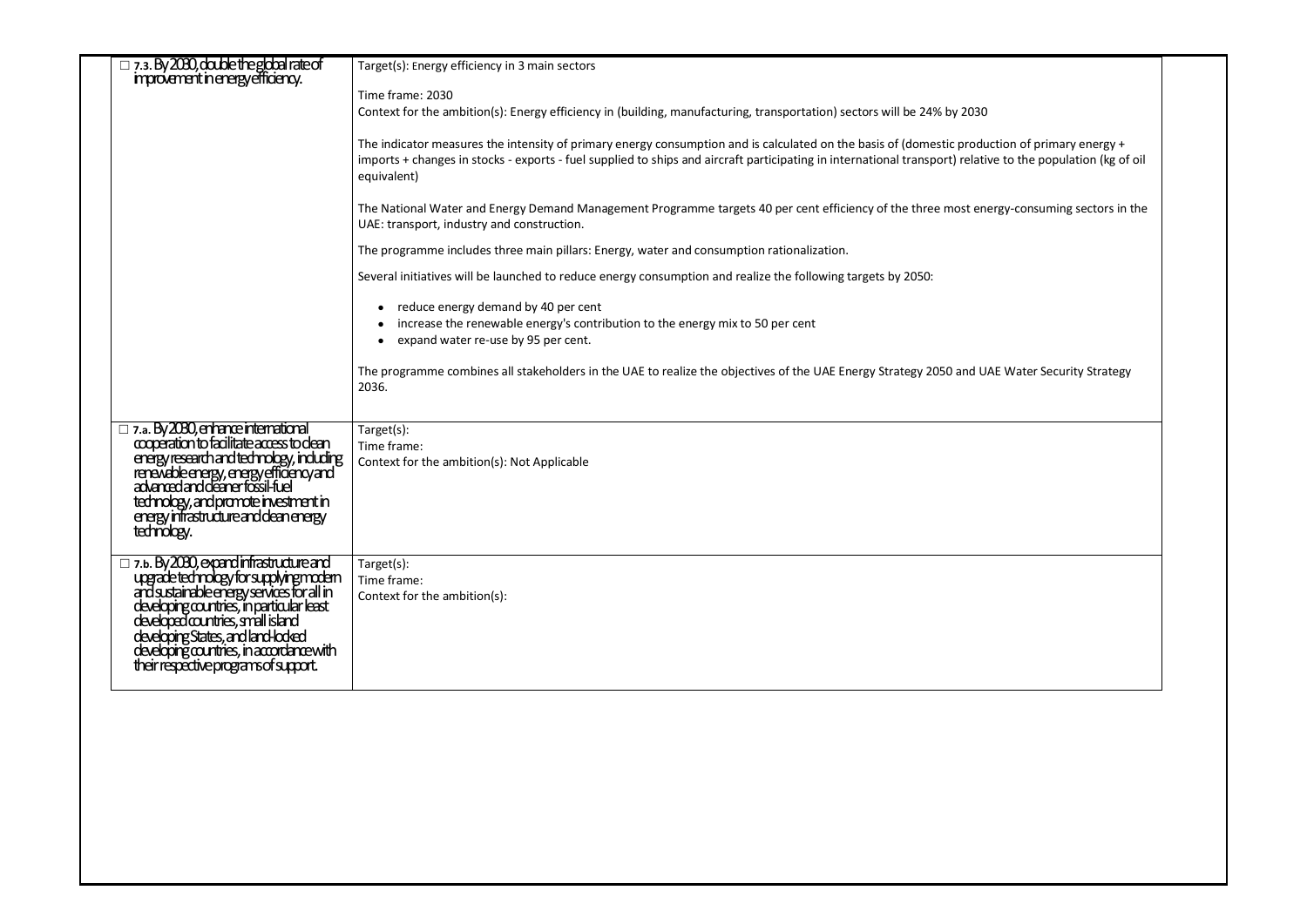#### **1.2. Other ambitions in support of SDG7 by 2030 and net-zero emissions by 2050.** *[Please describe below e.g., coal phase out or reforming fossil fuel subsidies etc.]*

1. Target(s): Reduction of 23.5% in GHG emissions for the year 2030, relative to BAU.

#### Time frame: Up to 2030

2. Target(s): Manage greenhouse gas (GHG) emissions while sustaining economic growth; Increase climate resilience by minimizing risks and improving adaptive capacity; Advance the UAE's economic diversification agenda through innovative solutions.

Context for the ambition(s): This is the economy-wide emissions reduction target included in the UAE Second Nationally Determined Contribution to the Paris Agreement. It encompasses planned actions up to 2030 in energy, industry, waste, agriculture and land use change and forestry. UAE's steady economic diversification is yielding co-benefits for both climate mitigation and adaptation. The NDC target is closely tied with SDG7, with expansion of clear energy a key component of UAE's climate goals.

#### Time frame: Up to 2050

Context for the ambition(s): These are the key objectives of UAE's National Climate Change Plan 2017-2050. With mitigation as one of its key pillars, the Plan has direct linkages with SDG7 indicators. With a view on adaptation, the Plan also encompasses increasing the resilience of energy infrastructure. As part of the country's National Adaptation Program, federal and local entities are taking steps to strengthen adaptive capacity of the energy sector by developing smart infrastructure and services and upgrading existing infrastructure.

### **SECTION 2: ACTIONS TO ACHIEVE THE AMBITION**

2.1. Please add at least one key action for each of the elaborated ambition(s) from section 1. *[Please add rows as needed].*

| <b>Launches National Integrated Energy Model</b><br>The National Integrated Energy Model has been launched by the UAE Ministry of Energy and Infrastructure, in partnership with Khalifa<br>University (KU) and the International Renewable Energy Agency (IRENA). The model will outline the future of Energy for the UAE and the<br>design of the next 50 years in the energy sector, according to the vision of the future government. It will represent a roadmap for a new phase<br>of energy sector sustainability. The model is important because it provides a common framework that brings together stakeholders in the<br>energy sector. It is also said to define the contours of the future, as part of the UAE's efforts to maximize the benefits of the sector by<br>developing strategies and foundations during the next phase, in line with the National Energy Strategy 2050. The National Integrated Energy<br>Model is a major supporter of the national energy strategy that was launched in 2017; work is currently under process on developing a<br>national energy strategy to harmonise developments in the energy sector at local and global levels, and it takes into account the UAE's<br>orientation towards diversifying energy sources and developing the sector, finding various solutions in addition to traditional energy, in a way<br>that supports sustainable development, national economies, and the country's passage to the next 50 years of achievements, up to the UAE<br>Centennial 2071. |             |
|----------------------------------------------------------------------------------------------------------------------------------------------------------------------------------------------------------------------------------------------------------------------------------------------------------------------------------------------------------------------------------------------------------------------------------------------------------------------------------------------------------------------------------------------------------------------------------------------------------------------------------------------------------------------------------------------------------------------------------------------------------------------------------------------------------------------------------------------------------------------------------------------------------------------------------------------------------------------------------------------------------------------------------------------------------------------------------------------------------------------------------------------------------------------------------------------------------------------------------------------------------------------------------------------------------------------------------------------------------------------------------------------------------------------------------------------------------------------------------------------------------------------------------------|-------------|
| Review of the UAE energy strategy 2050<br>The ministry is working currently into the reviewing process for the UAE energy strategy 2050 to ensure UAE's sustainable ambitions relate to<br>the country's long-term goals of economic diversification and technological advancement: UAE Energy Strategy 2050. The National Energy<br>Strategy 2050 has been developed to achieve the government's vision of developing United Arab Emirates (UAE) as one of the most<br>advanced, green, and sustainable society. The Energy Strategy 2050 supports and develops upon UAE's current targets in the climate and<br>energy sector, which include the Vision 2021 National Agenda targets as well as UAE's commitments towards global emission reduction.                                                                                                                                                                                                                                                                                                                                                                                                                                                                                                                                                                                                                                                                                                                                                                                 | 2022 - 2023 |
| <b>Establish the UAE Energy outlook</b>                                                                                                                                                                                                                                                                                                                                                                                                                                                                                                                                                                                                                                                                                                                                                                                                                                                                                                                                                                                                                                                                                                                                                                                                                                                                                                                                                                                                                                                                                                | 2022 - 2023 |
| National Water and Energy Demand Management Programme                                                                                                                                                                                                                                                                                                                                                                                                                                                                                                                                                                                                                                                                                                                                                                                                                                                                                                                                                                                                                                                                                                                                                                                                                                                                                                                                                                                                                                                                                  | 2021 - 2050 |

| 2022 - 2023   |  |
|---------------|--|
|               |  |
|               |  |
|               |  |
|               |  |
|               |  |
|               |  |
|               |  |
|               |  |
|               |  |
| $2022 - 2023$ |  |
|               |  |
|               |  |
|               |  |
|               |  |
|               |  |
| 2022 - 2023   |  |
| 2021 - 2050   |  |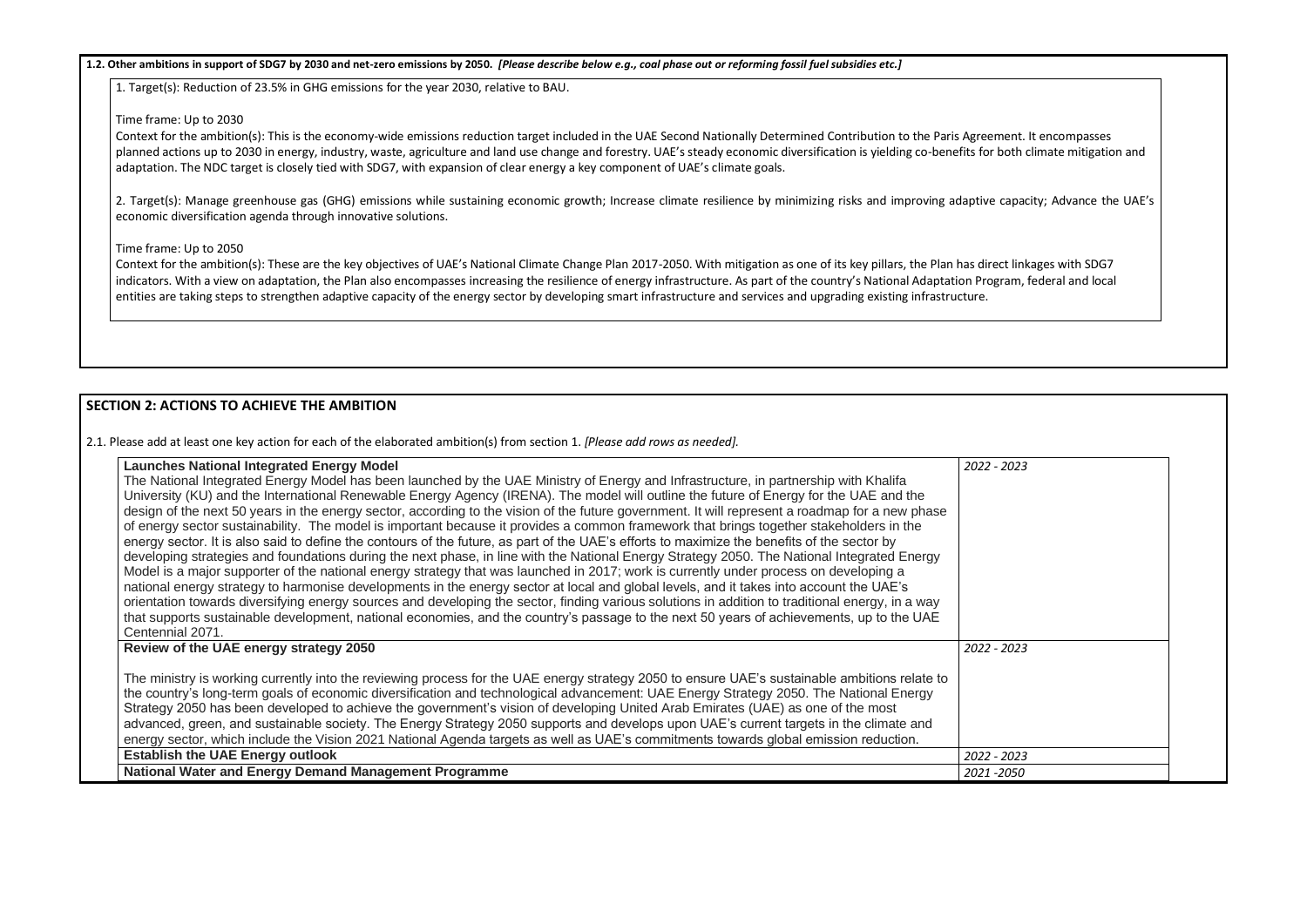The National Water and Energy Demand Management Programme, which was approved by the Federal Cabinet to enhance the efficiency of the three most energy-consuming sectors by 40 percent. Rolled out in cooperation with strategic partners and stakeholders of the federal and local governments and the private sector, the programme targets 40 percent efficiency of the three most energy-consuming sectors in the UAE: transport, industry, and construction. The programme will adopt the best international standards in the nation's largest water and energy efficiency drive. The programme includes three main pillars: Energy, water, and consumption rationalisation. Several initiatives will be launched to reduce energy consumption and realize the following targets by 2050: reduce energy demand by 40 percent; increase the renewable energy's contribution to the energy mix to 50 percent and expand water reuse by 95 percent

Targets 1.2 (1, 2): multi-stakeholder, multi-sectoral engagement to ensure alignment of federal and emirate-level activities towards the national goal of emission reduction enshrined in the NDC; engagement with private sector on both mitigation and adaptation priorities*.* 

### **SECTION 3: OUTCOMES**

## 3.1*.* Please add at least one measurable and time-based outcome for **each**of the actions from section 2. *[Please add rows as needed].*

All the actions mentioned above are financed through the UAE Government with participation of all local entities and main stakeholders. The UAE government aims to invest AED 600 billion by 2050 to meet the growing energy demand and ensure a sustainable growth for the country's economy.

4.2. [For countries only] In case support is required for the actions in section 2, please select from below and describe the required support and specify for which action.

| Outcome                                                                                                                                                                                                                                                                                                                                                                                                                        | Date         |
|--------------------------------------------------------------------------------------------------------------------------------------------------------------------------------------------------------------------------------------------------------------------------------------------------------------------------------------------------------------------------------------------------------------------------------|--------------|
| The National Energy strategy, in 2021, The Ministry of Energy and Infrastructure has renewed its commitment to.<br>The strategy aims to increase the contribution of clean energy in the total energy mix from 25 per cent to 50 per cent by<br>$\overline{\phantom{a}}$<br>2050<br>Reduce carbon footprint of power generation by 70 percent,<br>$\overline{\phantom{a}}$<br>Saving AED 700 billion by 2050<br>$\blacksquare$ | 2050<br>2050 |
| The National DSM Program<br>Enhance the efficiency of the three most energy-consuming sectors by 40 percent.<br>$\blacksquare$<br>Reduce energy demand by 40 percent<br>$\overline{\phantom{a}}$<br>Increase the renewable energy's contribution to the energy mix to 50 percent<br>$\blacksquare$<br>Expand water reuse by 95 percent<br>$\overline{\phantom{a}}$                                                             |              |
| Targets 1.2 (1, 2):<br>Reduction in UAE's emissions and fulfilment of its international commitments on climate<br>Economic activities and sectoral development plans are in line with UAE's climate and sustainable energy goals.                                                                                                                                                                                              | 2030<br>2050 |

#### **SECTION 4: REQUIRED RESOURCES AND SUPPORT**

4.1. Please specify required finance and investments for **each** of the actions in section 2.

*[Examples of support for Member States could include: Access to low-cost affordable debt through strategic de-risking instruments, capacity building in data collection; development of integrated energy plans and energy transition pathways; technical assistance, etc.]*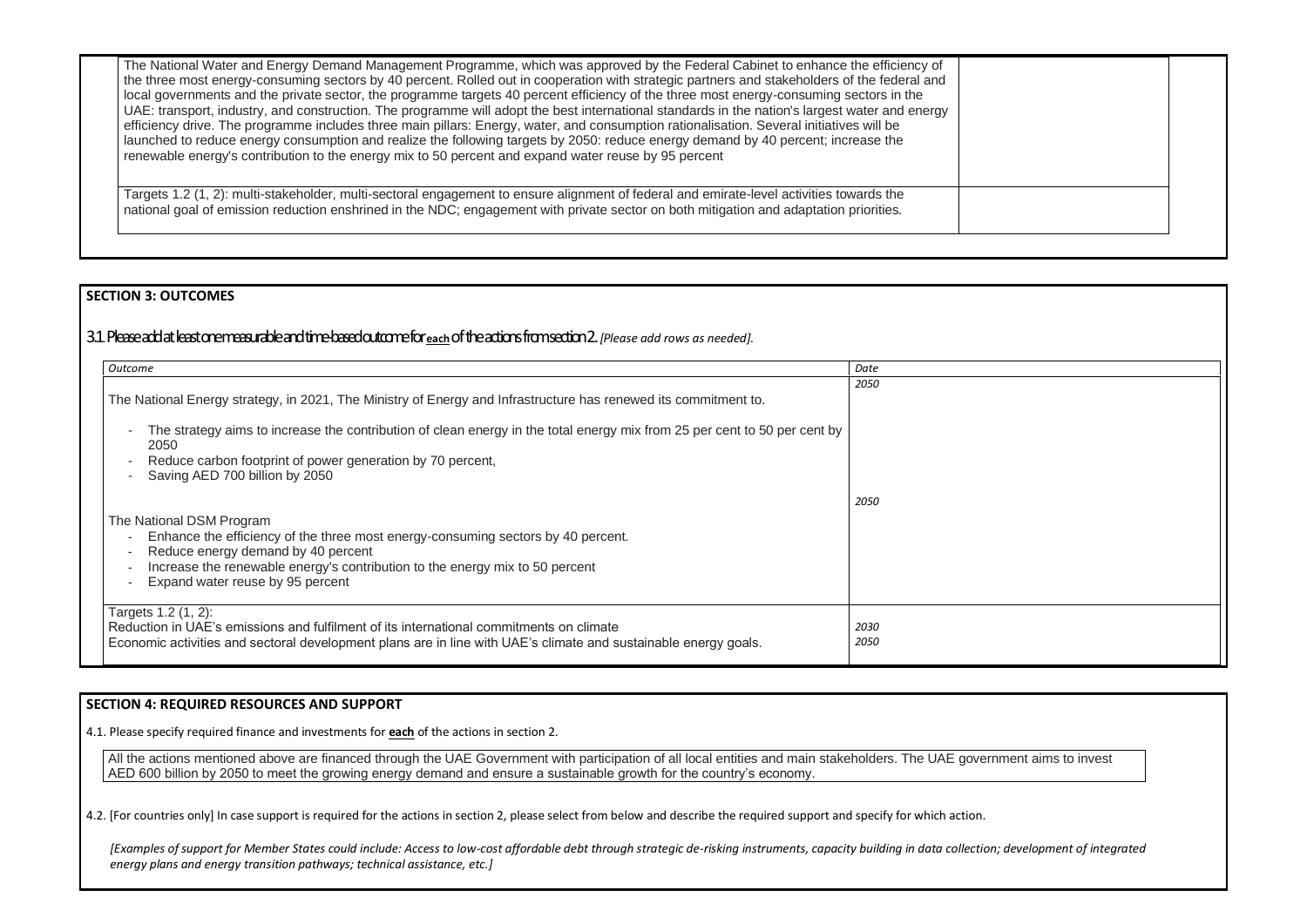| <b>Financing</b>           | Description |  |
|----------------------------|-------------|--|
| $\Box$ In-Kindcontribution | Description |  |
| <b>Technical Support</b>   | Description |  |
| Other/Please specify       | Description |  |
|                            |             |  |

## SECTION 5: IMPACT

## 5.2. Alignment with the 2030 Agenda for Sustainable Development –Please describe how each of the actions from section 2 impact advancing the SDGs by 2030. [up to 500 words, please upload supporting strategy documents as needed]

5.1. Countries planned for implementation including number of people potentially impacted.

The UAE launched 'Energy Strategy 2050', which is considered the first unified energy strategy in the country that is based on supply and demand. The strategy aims to increase the contribution of clean energy in the total energy mix from 25 per cent to 50 per cent by 2050 and reduce carbon from orient of power generation by 70 percent, thus saving AED 700 billion by 2050. It also seeks to increase consumption efficiency of individuals and corporates by 40 per cent. The strategy targets an energy mix that combines renewable, nuclear and clean energy sources to meet the UAE's economic requirements and environmental goals as follows: 44 per cent clean energy 38 per cent gas 12 per cent clean coal 6 per cent nuclear.

The actions determined in Section 2 are planned for implementation in the UAE with an impact of more than 9,282,410 people.

- 1. Agriculture –Paradigm shift from unsustainable abstraction of groundwater to sustainable management of groundwater, by balancing water and food security requirements, promoting efficient irrigation, and using alternative water resources
- 2. Built Environment –Optimizing energy and water efficiency within the urban environment through increased phasing in of green building, retrofitting existing building stock, replacing fixtures and equipment and improving public and private irrigation practices
- 3. Industry-Fostering responsibility and accountability within industry through regulatory and transparency requirements to encourage efficiency, sustainability and implementation of best practice to drive energy efficiency
- 4. Transport-It is noted that the Transport Element may be held from implementation pending alignment with the forthcoming UAE Transport Strategy due to be released in 2019

A National Water and Energy Demand Management Programme has been developed with the target of 40% reduction in energy and 50% reduction in water over business as usual by 2050. Significantly the proposed DSM program balances between the needs of each Emirate, with the requirement of consistency and alignment to support lower costs, investment, and sustainability. The proposed DSM program targets four key areas of focus -"pillars"-as having the greatest potential for impact:

UAE National Energy Strategy 2050 ensure achieving the Sustainable development goals especially SDG 6, 7 and 11 and to rise the quality of life in UAE. The UAE adopts and shares an inspiring vision with the rest of the countries worldwide, working to achieve the UN Sustainable Development Goals (SDGs) 2030, and mitigate the effects of climate change and global warming. To achieve this, the National Energy Strategy 2050 have been launched to consolidate sustainable development and shift to clean energy.

- 
-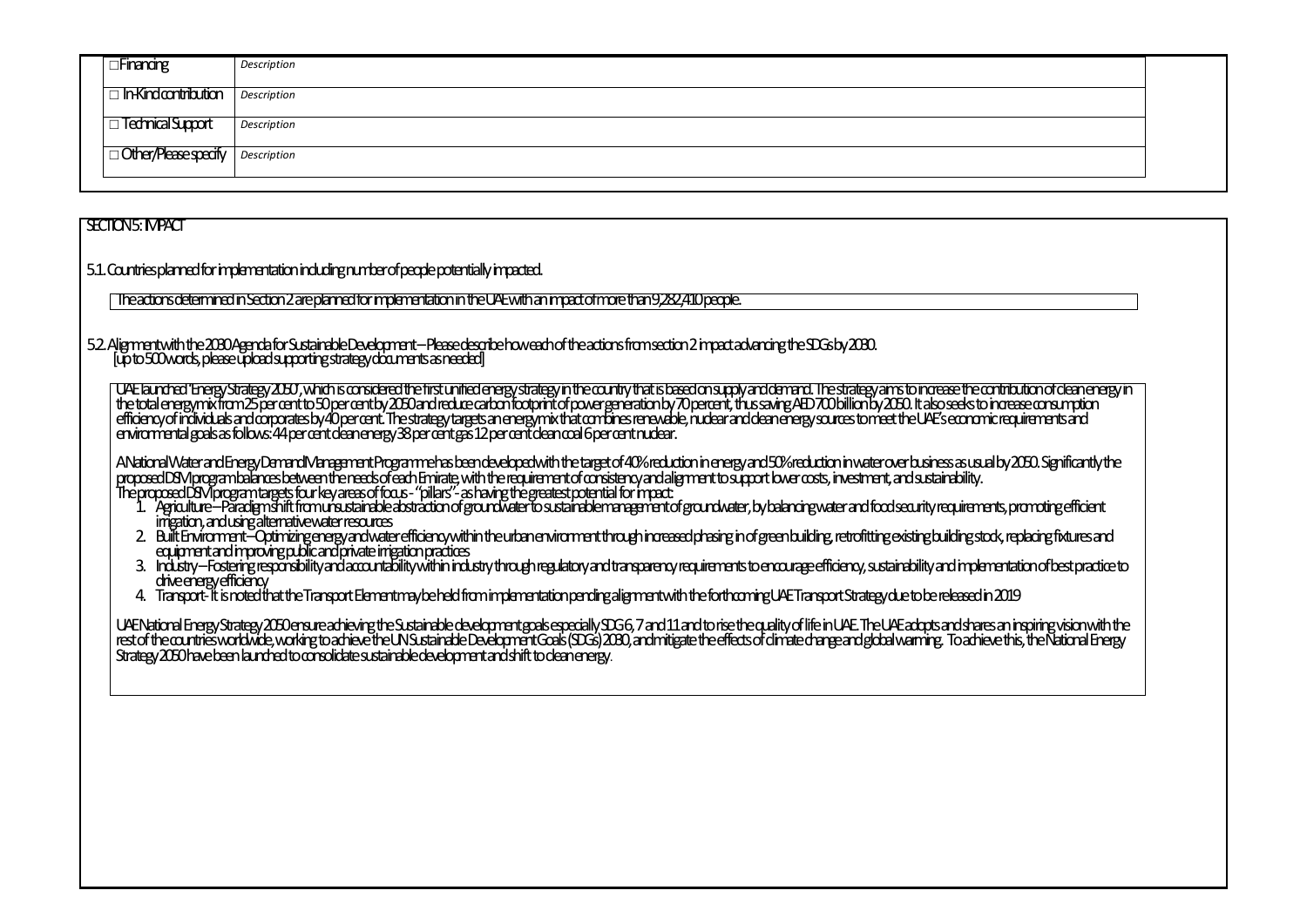5.3. Alignment with Paris Agreement and net-zero by 2050 -Please describe how each of the actions from section 2 align with the Paris Agreement and national NDCs (if applicable) and support the net-zero emissions by 2050. [up to 500 words, please upload supporting strategy documents as needed]

The United Arab Emirates (UAE) submitted its first Nationally Determined Contribution (NDC) in 2015, in accordance with Decisions 1/CP.19 and 1/CP.20 and submitted its second NDC submission in 2020. The UAE's second NDC reflects enhanced ambition with the inclusion of an economy-wide emission reduction target in response to the guidance outlined in Article 4.4 of the Paris Agreement. The UAE intends to reduce its greenhouse gas (GHG) emissions for the year 2030 by 23.5%, relative to the Business-As-Usual (BAU) scenario. Consistent with the approach adopted under Article 4.7 of the Paris Agreement, the UAE's climate ambition is underpinned by the country's steady economic diversification, yielding co-benefits for both climate mitigation and adaptation.

There are strong linkages and synergies between UAE's actions contributing the goals of SDG7 and those contributing towards SDG13. The expansion of clean energy in the UAE, with concerted efforts in development of renewable and nuclear energy, and increase in efficiency of energy production and use, is a key contributor to UAE's NDC target and its commitments under the Paris Agrement. As the UAE continues to register economic growth, the country is following an approach that embeds sustainable energy and climate action as a priority across government entities and promotes the development and deployment of sustainable energy solutions across the public and private sectors.

All actions mentioned in section 2 are linked to Ministry National short-term strategy and the wider Strategy for UAE Government and are explained dearly through separate project charters with defined milestones and timelines. Progress of these actionsare monitored monthly, as part of the UAE Government strategy monitoring requirements and is reported on a frequent basis.

**SECTION 6: MONITORING AND REPORTING** 

6.1. Please describe how you intend to track the progress of the proposed outcomes in section 3. Please also describe if you intend to use other existing reporting frameworks to track progress on the proposed outcomes.

Targets 1.2 (1, 2): The UAE's GHG emission inventories will support the tracking of progress on emissions reduction, from energy aswell as other sectors. The country is also looking to build a mitigation MRV system.

#### **SECTION 7: GUIDING PRINCIPLES CHECK LIST**

Please use the checklist below to validate that the proposed Energy Compact is aligned with the guiding principles.

# **I. Stepping up ambition and accelerating action** -Increase contribution of and accelerate the implementation of the SDG7 targets in support of the 2030 Agenda for Sustainable Development for Paris Agreement

- I. 1. Does the Energy Compact strengthen and/or add a target, commitment, policy, action related to SDG7 and its linkages to the other SDGs that results in a higher cumulative impact compared to existing frameworks? ☒Yes ☐No
- *I.2. Does the Energy Compact increase the geographical and/or sectoral coverage of SDG7 related efforts?* ⊠Yes □No
- 1.3. Does the Energy Compact consider inclusion of key priority issues towards achieving SDG7 by 2030 and the net-zero emission goal of the Paris Agreement by 2050 as defied by latest global analysis and data including t *outcome of the Technical Working Groups?* ⊠Yes □No
- II. Alignment with the 2030 agenda on Sustainable Development Goals–Ensure coherence and alignment with SDG implementation plans and strategies by 2030 as well as national development plans and priorities.
	- *II.1. Has the Energy Compact considered enabling actions of SDG7 to reach the other sustainable development goals by 2030?* ⊠YeS □NO
	- *II.2. Does the Energy Compact align with national, sectoral, and/or sub-national sustainable development strategies/plans, including SDG implementation plans/roadmaps? ⊠YeS □NO*
	- *II.3. Has the Energy Compact considered a timeframe in line with the Decade of Action?* ⊠YeS □No
- III. Alignment with Paris Agreement and net-zero by 2050 Ensure coherence and alignment with the Nationally Determined Contributions, long term net zero emission strategies.
	- *III.1. Has the Energy Compact considered a timeframe in line with the net-zero goal of the Paris Agreement by 2050?* ⊠YeS □No
	- *III.2. Has the Energy Compact considered energy-related targets and information in the updated/enhanced NDCs?* ⊠YeS □No
	- *III.3. Has the Energy Compact considered alignment with reaching the net-zero emissions goal set by many countries by 2050?* ⊠**YeS** □**No**